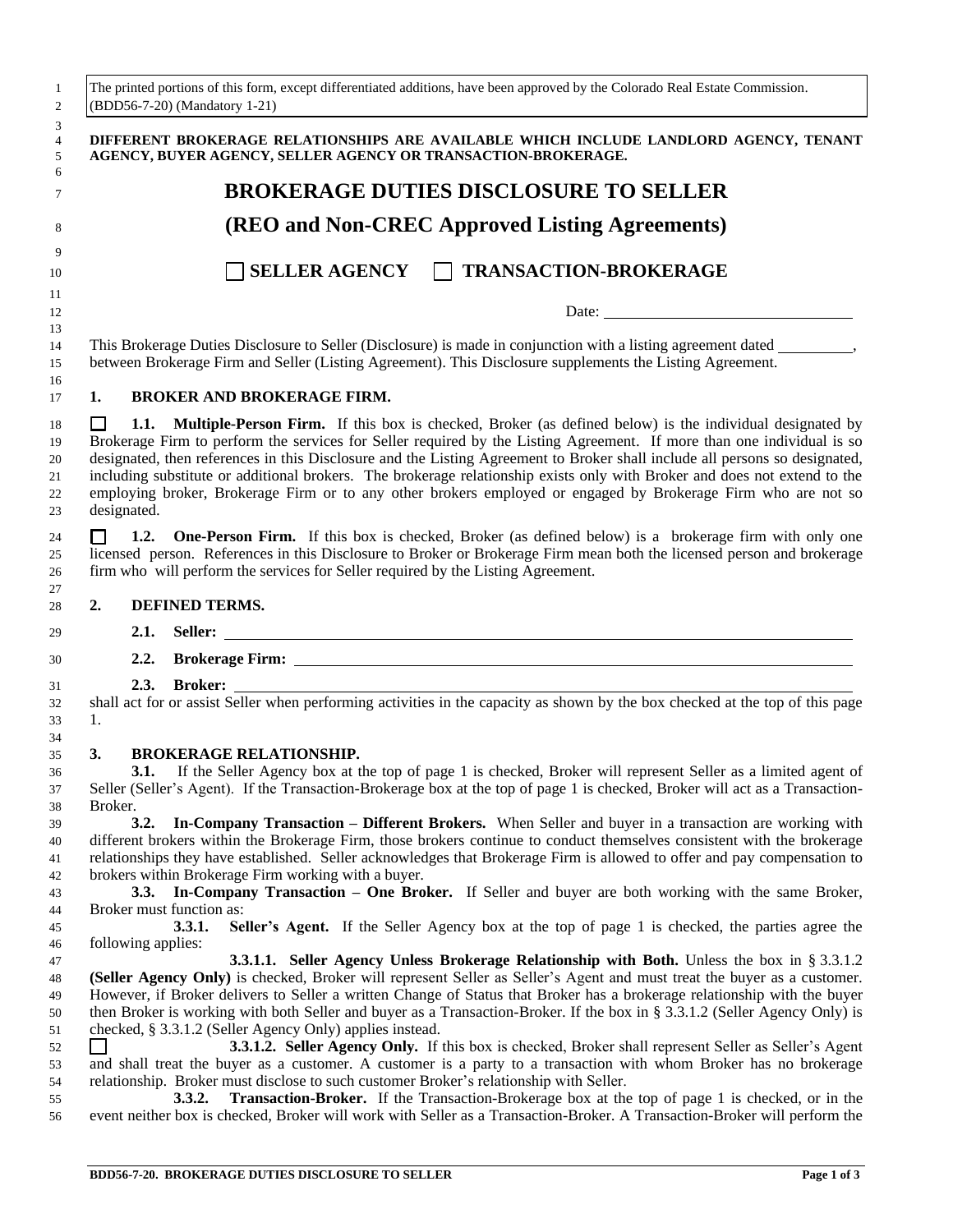duties described in § 4 and facilitate sales transactions without being an advocate or agent for either party. If Seller and buyer are working with the same broker, Broker will continue to function as a Transaction-Broker.

 **4. BROKERAGE DUTIES.** Brokerage Firm, acting through Broker, as either a Transaction-Broker or a Seller's Agent, will perform the following **Uniform Duties** when working with Seller:

**4.1.** Broker will exercise reasonable skill and care for Seller, including, but not limited to the following:

**4.1.1.** Performing the terms of any written or oral agreement with Seller;

 **4.1.2.** Presenting all offers to and from Seller in a timely manner regardless of whether the Property is subject to a contract for sale;

**4.1.3.** Disclosing to Seller adverse material facts actually known by Broker;

 **4.1.4.** Advising Seller regarding the transaction and advising Seller to obtain expert advice as to material matters about which Broker knows but the specifics of which are beyond the expertise of Broker;

- **4.1.5.** Accounting in a timely manner for all money and property received; and
- **4.1.6.** Keeping Seller fully informed regarding the transaction.
- **4.2.** Broker will not disclose the following information without the informed consent of Seller:

**4.2.1.** That Seller is willing to accept less than the asking price for the Property;

- 73 **4.2.2.** What the motivating factors are for Seller to sell the Property;<br>**4.2.3.** That Seller will agree to financing terms other than those offer
- **4.2.3.** That Seller will agree to financing terms other than those offered;

 **4.2.4.** Any material information about Seller unless disclosure is required by law or failure to disclose such information would constitute fraud or dishonest dealing; or

- **4.2.5.** Any facts or suspicions regarding circumstances that could psychologically impact or stigmatize the Property.
- **4.3.** Seller consents to Broker's disclosure of Seller's confidential information to the supervising broker or designee for the purpose of proper supervision, provided such supervising broker or designee will not further disclose such information without consent of Seller, or use such information to the detriment of Seller.

 **4.4.** Brokerage Firm may have agreements with other sellers to market and sell their property. Broker may show alternative properties not owned by Seller to other prospective buyers and list competing properties for sale.

**4.5.** Broker shall not be obligated to seek additional offers to purchase the Property while the Property is subject to a contract for sale.

 **4.6.** Broker has no duty to conduct an independent inspection of the Property for the benefit of a buyer and has no duty to independently verify the accuracy or completeness of statements made by Seller or independent inspectors. Broker has no duty to conduct an independent investigation of a buyer's financial condition or to verify the accuracy or completeness of any statement made by a buyer.

 **4.7.** Seller understands that Seller is not liable for Broker's acts or omissions that have not been approved, directed, or ratified by Seller.

 **4.8.** When asked, Broker **Shall Shall Not** disclose to prospective buyers and cooperating brokers the existence of offers on the Property and whether the offers were obtained by Broker, a broker within Brokerage Firm or by another broker.

 **5. ADDITIONAL DUTIES OF SELLER'S AGENT.** If the Seller Agency box at the top of page 1 is checked, Broker is Seller's Agent, with the following additional duties:

- **5.1.** Promoting the interests of Seller with the utmost good faith, loyalty and fidelity.
- **5.2.** Seeking a price and terms that are set forth in the Listing Agreement.

**5.3.** Counseling Seller as to any material benefits or risks of a transaction that are actually known by Broker.

## **6. MATERIAL DEFECTS, DISCLOSURES AND INSPECTION.**

 **6.1. Broker's Obligations.** Colorado law requires a broker to disclose to any prospective buyer all adverse material facts actually known by such broker including but not limited to adverse material facts pertaining to the title to the Property, the physical condition of the Property, any material defects in the Property, and any environmental hazards affecting the Property required by law to be disclosed. These types of disclosures may include such matters as structural defects, soil conditions, violations of health, zoning or building laws, and nonconforming uses and zoning variances. Seller agrees that any buyer may have the Property and Inclusions inspected and authorizes Broker to disclose any facts actually known by Broker about the Property. Broker is not obligated to conduct an independent investigation of the buyer's financial condition except as otherwise provided in the Listing Agreement.

**6.2. Seller's Obligations.**

 **6.2.1. Seller's Property Disclosure Form.** A Seller is not required by law to provide any particular 113 disclosure form. However, disclosure of known material latent (not obvious) defects is required by law. Seller **Agrees Does Not Agree** to provide a written disclosure of adverse matters regarding the Property completed to the best of Seller's current, actual knowledge. Colorado law may require Seller to disclose certain facts regardless of whether Seller provides a written disclosure.